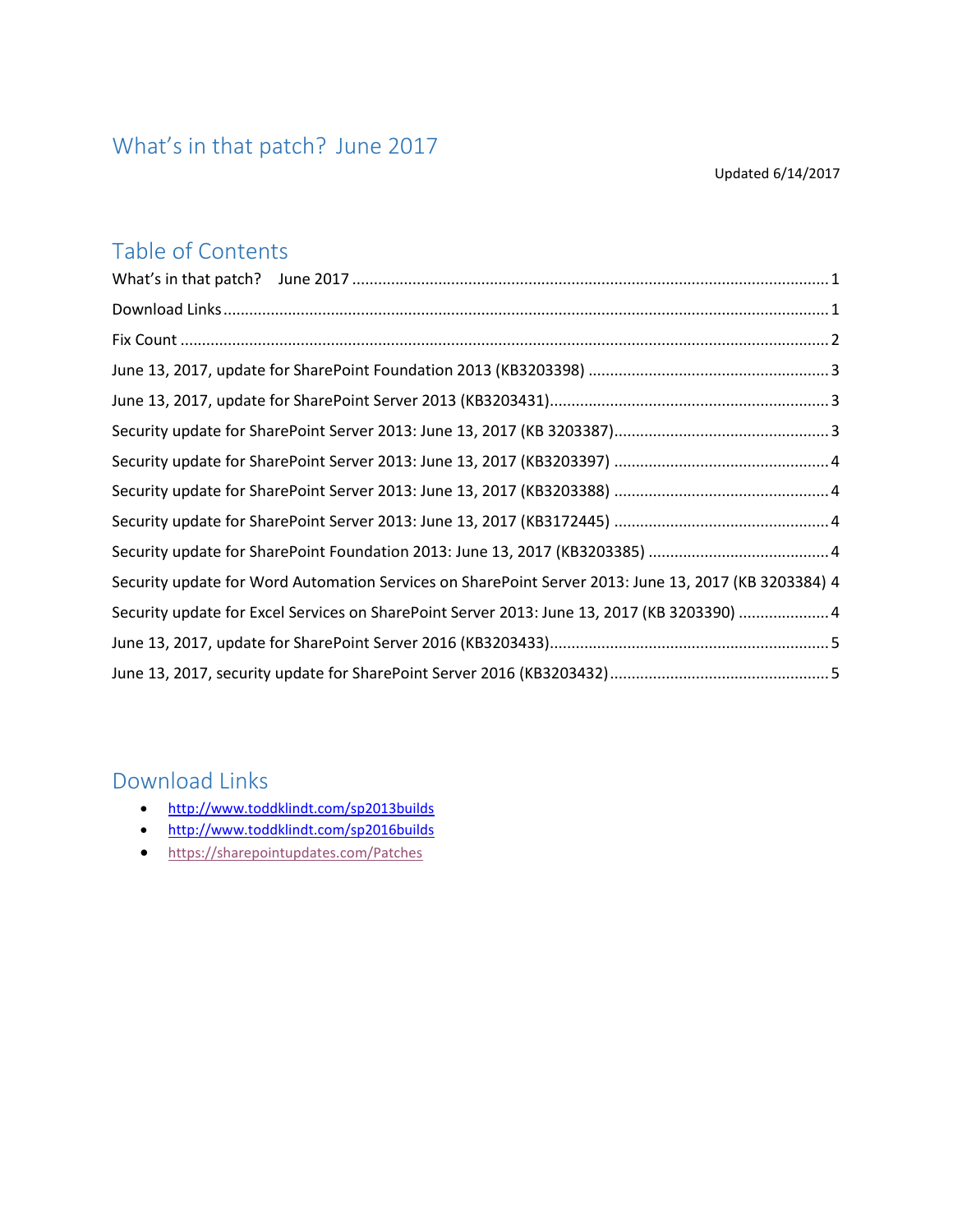### <span id="page-1-0"></span>Fix Count

#### **KB**

| June 13, 2017, update for SharePoint Foundation 2013 (KB3203398)                     | 5         |
|--------------------------------------------------------------------------------------|-----------|
| June 13, 2017, update for SharePoint Server 2013 (KB3203431)                         | 1         |
| Security update for SharePoint Server 2013: June 13, 2017 (KB 3203387)               | 2         |
| Security update for SharePoint Server 2013: June 13, 2017 (KB3203397)                | 1         |
| Security update for SharePoint Server 2013: June 13, 2017 (KB3203388)                | 1         |
| Security update for SharePoint Server 2013: June 13, 2017 (KB3172445)                | 1         |
| Security update for SharePoint Foundation 2013: June 13, 2017 (KB3203385)            | 1         |
| Security update for Word Automation Services on SharePoint Server 2013: (KB 3203384) | 1         |
| Security update for Excel Services on SharePoint Server 2013: (KB 3203390)           | 1         |
| June 13, 2017, update for SharePoint Server 2016 (KB3203433)                         | 1         |
| June 13, 2017, security update for SharePoint Server 2016 (KB3203432)                | 1         |
|                                                                                      | <b>16</b> |
|                                                                                      |           |
|                                                                                      |           |

| June 13, 2017, update for SharePoint Server 2016 (KB3203433)          |  |
|-----------------------------------------------------------------------|--|
| June 13, 2017, security update for SharePoint Server 2016 (KB3203432) |  |
|                                                                       |  |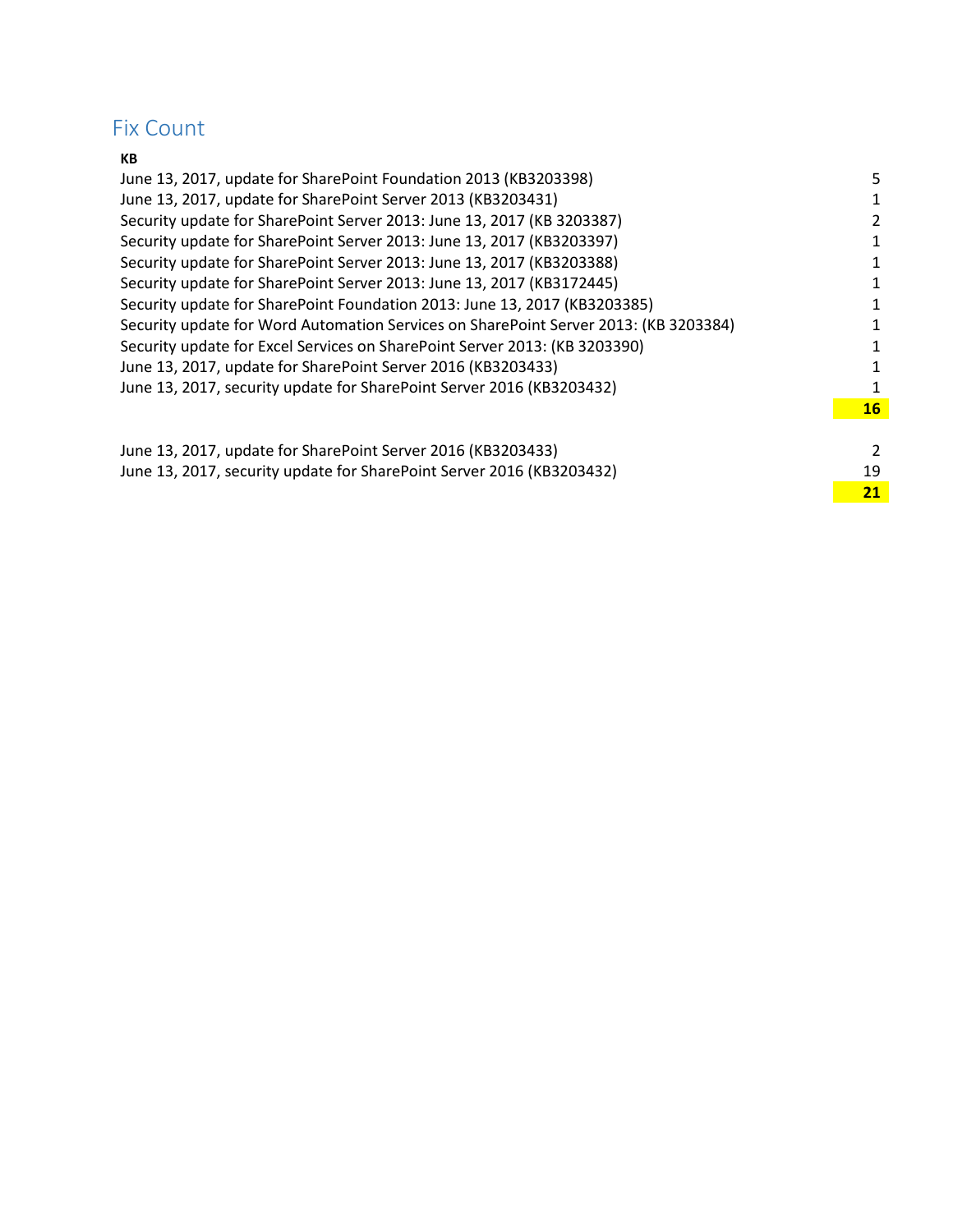### <span id="page-2-0"></span>June 13, 2017, update for SharePoint Foundation 2013 (KB3203398)

This update fixes the following issues:

- Assume that you select multiple documents in a folder in a document library, and then you select the **Approve/Reject** button on the ribbon. In this situation, the dialog box is stuck in a loading state. This issue occurs if you have limited (for example, View Only) permissions, and the folder that uses the classic SharePoint web UI has Approver-level permissions.
- Metadata navigation does not work for task lists.
- When you add new tasks to a project while editing a project in PWA, formulas that use the Now() or CurrentDate() function don't work or calculate the correct result.
- You can't edit items in quick edit mode in a document library with some items (more than two pages of files) that have the **Edit** function (the link to edit items) enabled. This issue occurs after you move to a different page of the items.
- Empty results are returned when you make a restful call [\(GetSubwebsFilteredForCurrentUser\)](https://msdn.microsoft.com/en-us/library/hh630700(v=office.12).aspx) to retrieve all sub web information.

#### <span id="page-2-1"></span>June 13, 2017, update for SharePoint Server 2013 (KB3203431)

Improves the translation for the Delete Attachment function (Java Script) in multiple languages to make sure that the meaning is accurate.

## <span id="page-2-2"></span>Security update for SharePoint Server 2013: June 13, 2017 (KB 3203387)

This security update contains improvements and fixes for the following nonsecurity issues:

- Translates some terms in multiple languages to make sure that the meaning is accurate.
- Fixes the following issue:
- No in-place search results returned if the locale is set incorrectly in the regional settings.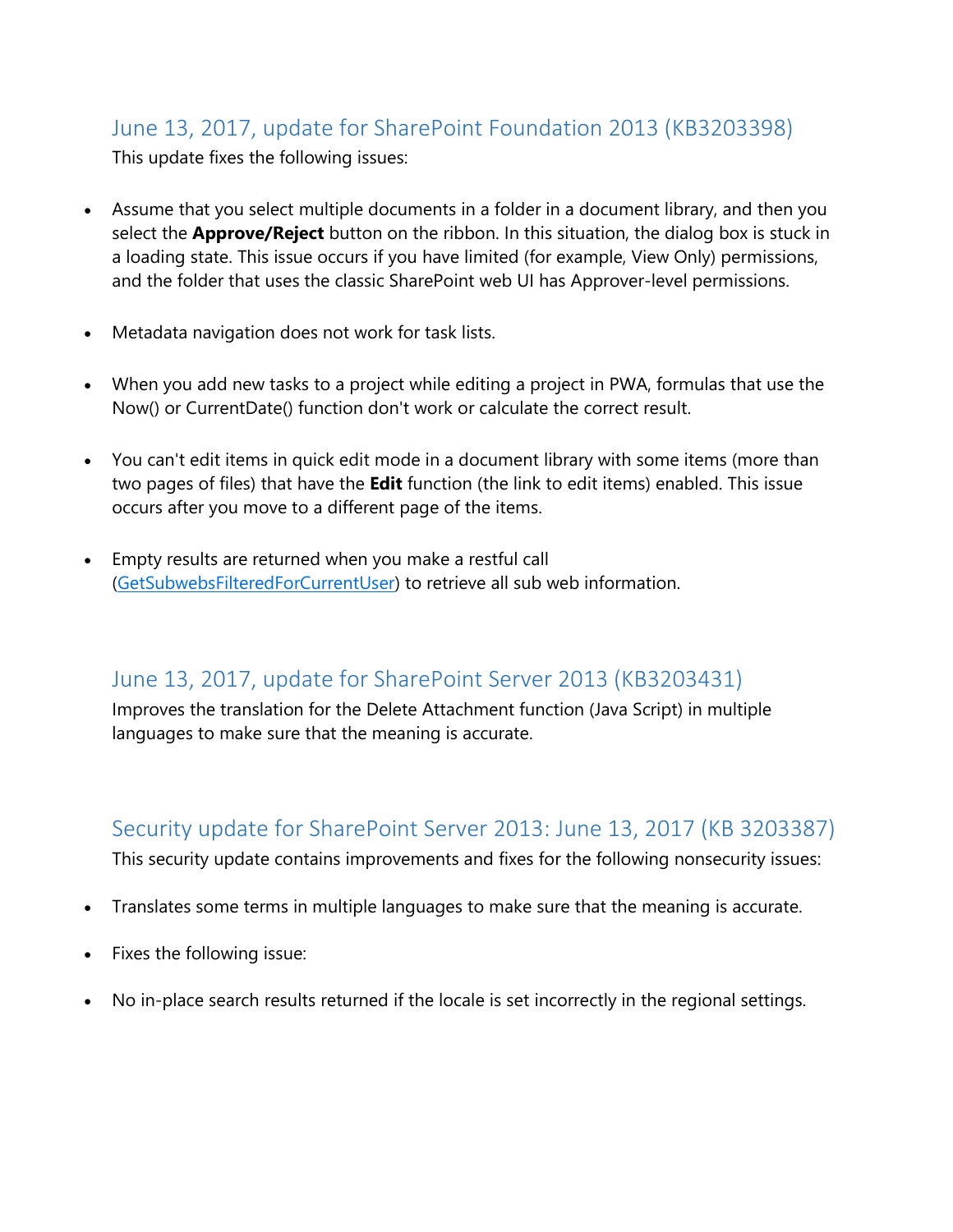## <span id="page-3-0"></span>Security update for SharePoint Server 2013: June 13, 2017 (KB3203397)

This security update resolves vulnerabilities in Microsoft Office that could allow remote code execution if a user opens a specially crafted Office file. To learn more about these vulnerabilities, see [Microsoft Common Vulnerabilities and Exposures CVE-2017-8509.](https://portal.msrc.microsoft.com/en-US/security-guidance/advisory/CVE-2017-8509)

#### <span id="page-3-1"></span>Security update for SharePoint Server 2013: June 13, 2017 (KB3203388)

This security update resolves vulnerabilities in Microsoft Office that could allow remote code execution if a user opens a specially crafted Office file. To learn more about these vulnerabilities, see [Microsoft Common Vulnerabilities and Exposures CVE-2017-8509.](https://portal.msrc.microsoft.com/en-US/security-guidance/advisory/CVE-2017-8509)

### <span id="page-3-2"></span>Security update for SharePoint Server 2013: June 13, 2017 (KB3172445)

This security update resolves vulnerabilities in Microsoft Office that could allow remote code execution if a user opens a specially crafted Office file. To learn more about these vulnerabilities, see [Microsoft Common Vulnerabilities and Exposures CVE-2017-](https://portal.msrc.microsoft.com/en-US/security-guidance/advisory/CVE-2017-8511) [8511](https://portal.msrc.microsoft.com/en-US/security-guidance/advisory/CVE-2017-8511) and [Microsoft Common Vulnerabilities and Exposures CVE-2017-8512.](https://portal.msrc.microsoft.com/en-US/security-guidance/advisory/CVE-2017-8512)

## <span id="page-3-3"></span>Security update for SharePoint Foundation 2013: June 13, 2017 (KB3203385)

This security update resolves vulnerabilities in Microsoft Office that could allow remote code execution if a user opens a specially crafted Office file. To learn more about these vulnerabilities, see [Microsoft Common Vulnerabilities and Exposures CVE-2017-8509.](https://portal.msrc.microsoft.com/en-US/security-guidance/advisory/CVE-2017-8509)

# <span id="page-3-4"></span>Security update for Word Automation Services on SharePoint Server 2013: June 13, 2017 (KB 3203384)

This security update resolves vulnerabilities in Microsoft Office that could allow remote code execution if a user opens a specially crafted Office file. To learn more about these vulnerabilities, see [Microsoft Common Vulnerabilities and Exposures CVE-2017-](https://portal.msrc.microsoft.com/en-US/security-guidance/advisory/CVE-2017-8509) [8509,](https://portal.msrc.microsoft.com/en-US/security-guidance/advisory/CVE-2017-8509) [Microsoft Common Vulnerabilities and Exposures CVE-2017-8511,](https://portal.msrc.microsoft.com/en-US/security-guidance/advisory/CVE-2017-8511) and [Microsoft](https://portal.msrc.microsoft.com/en-US/security-guidance/advisory/CVE-2017-8512)  [Common Vulnerabilities and Exposures CVE-2017-8512.](https://portal.msrc.microsoft.com/en-US/security-guidance/advisory/CVE-2017-8512)

## <span id="page-3-5"></span>Security update for Excel Services on SharePoint Server 2013: June 13, 2017 (KB 3203390)

This security update resolves vulnerabilities in Microsoft Office that could allow remote code execution if a user opens a specially crafted Office file. To learn more about these vulnerabilities, see [Microsoft Common Vulnerabilities and Exposures CVE-2017-](https://portal.msrc.microsoft.com/en-US/security-guidance/advisory/CVE-2017-8509) [8509,](https://portal.msrc.microsoft.com/en-US/security-guidance/advisory/CVE-2017-8509) [Microsoft Common Vulnerabilities and Exposures CVE-2017-8511,](https://portal.msrc.microsoft.com/en-US/security-guidance/advisory/CVE-2017-8511) and [Microsoft](https://portal.msrc.microsoft.com/en-US/security-guidance/advisory/CVE-2017-8512)  [Common Vulnerabilities and Exposures CVE-2017-8512.](https://portal.msrc.microsoft.com/en-US/security-guidance/advisory/CVE-2017-8512)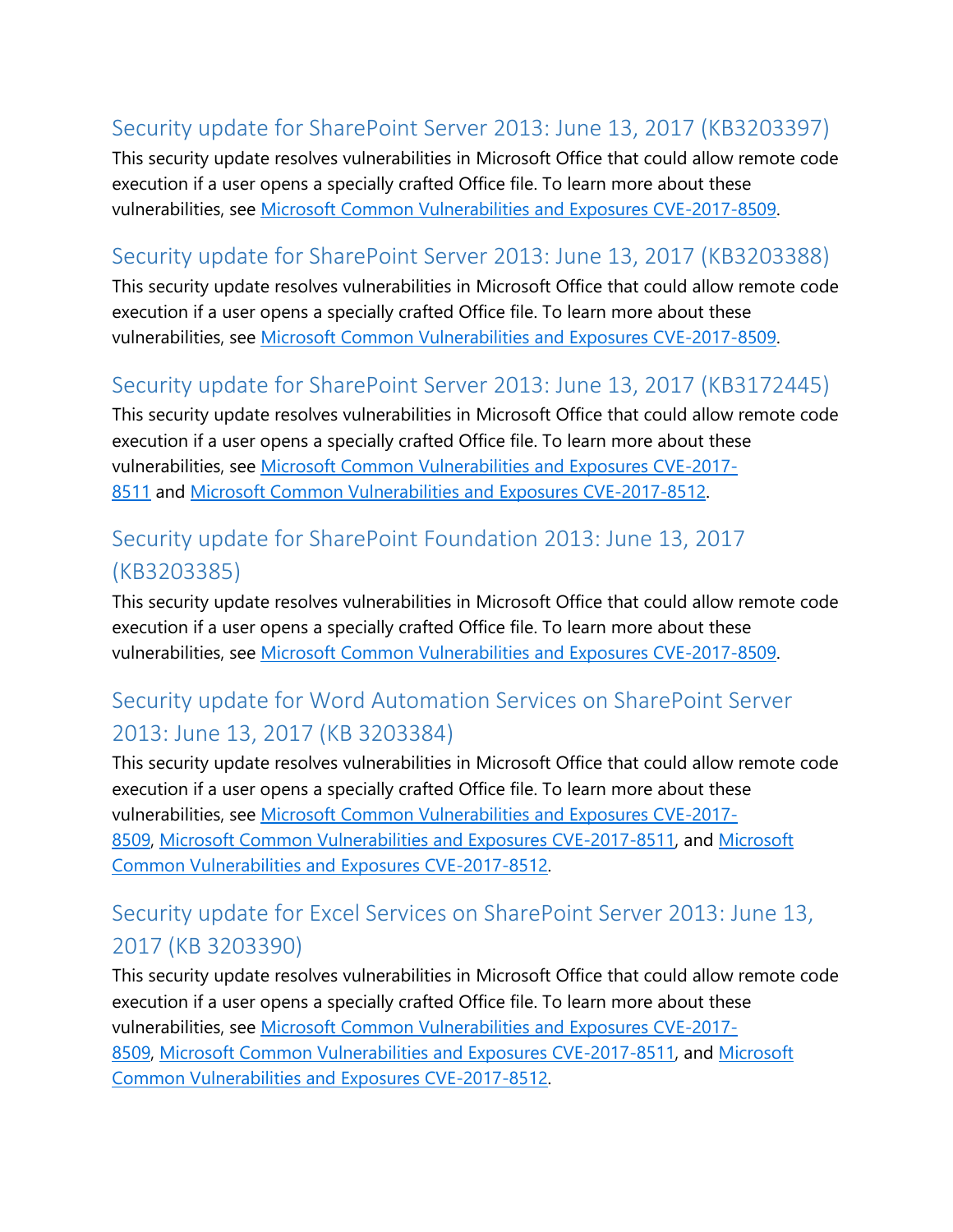#### <span id="page-4-0"></span>June 13, 2017, update for SharePoint Server 2016 (KB3203433)

- Improves the translation of Project Server 2016 in multiple languages.
- Translates some terms in multiple languages to make sure that the meaning is accurate.

#### <span id="page-4-1"></span>June 13, 2017, security update for SharePoint Server 2016 (KB3203432)

This security update contains improvements and fixes for the following nonsecurity issues in Project Server 2016:

- Improve the performance of the Reporting (Project Publish) queue jobs.
- Fixes the following issues:
- Consider the following scenario:
- A project manager publishes a task to a team member.
- The team member in either a timesheet or in tasks within Project Web App reports work that's earlier than what was scheduled. For example, 8 hours of work was scheduled on Wednesday but 8 hours of actual work was reported and submitted for Monday.
- The status manager approves the update.
- The team member zeros out the actual work and moves it to a later date.
- The status manager approves the update.
- The project is opened in Microsoft Project Server.

In this situation, the task's actual start date still reflects the earlier update instead of the new update where the actual start date is later.

- The Reporting (Project Publish) job takes longer than expected in Project Server 2016.
- Suppose you go to the Project Center page in the Project Web app and select many projects. When you click the **Open In Microsoft Project** option, nothing seems to happen, and the expected master project isn't created in Project Professional. Now, when you've selected more projects than can be used to create a master project via this method, you'll see a message similar to this:

#### **Your selection exceeds the limit for the number of projects we can open at a time from Project Web App. We created a master project with the supported**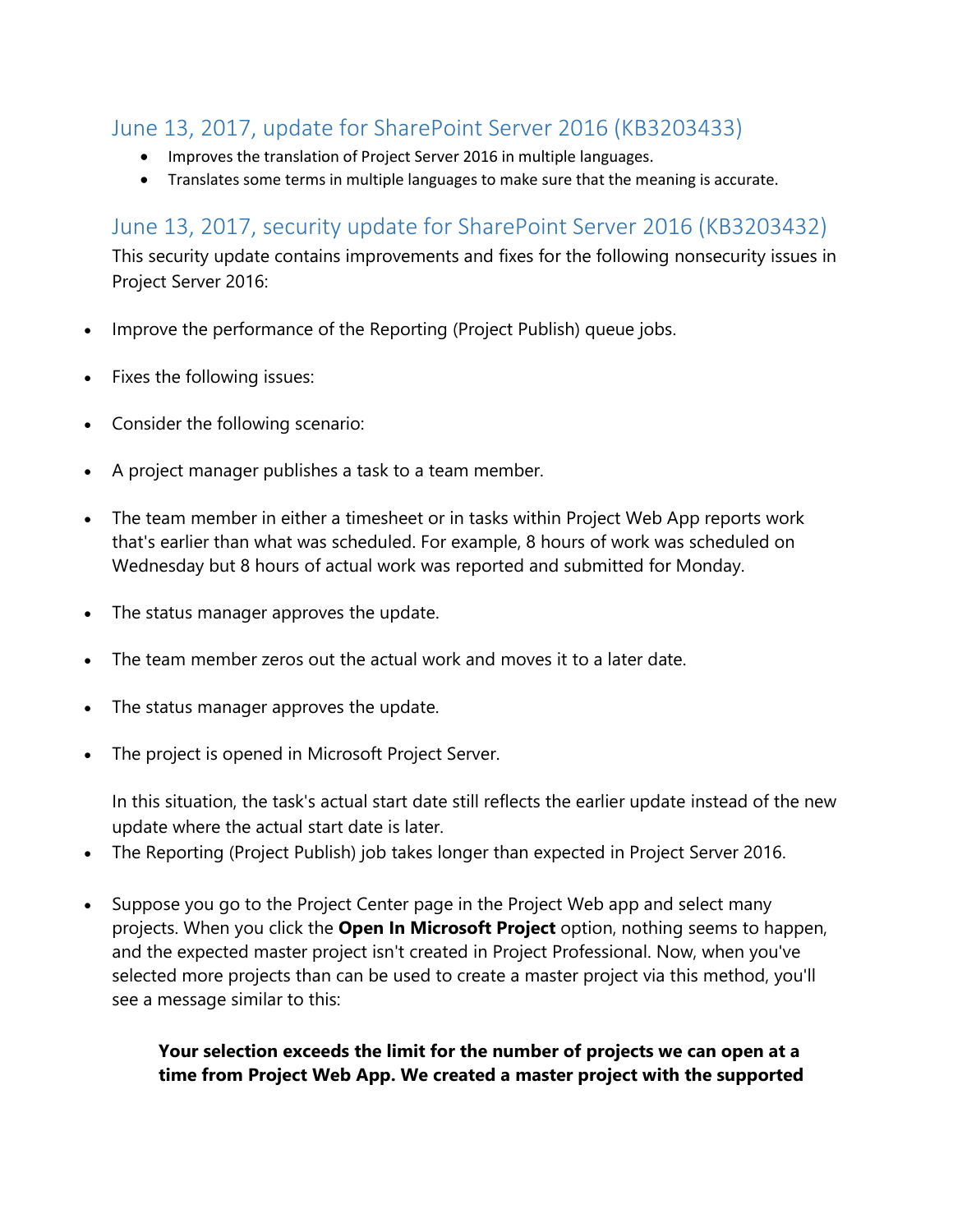#### **number of projects. You can then add additional projects by going through Insert Subproject.**

- Resources from approved engagements become local resources in Project Professional if the project manager doesn't have sufficient permissions to that resource.
- When you add new tasks to a project while editing a project in PWA, formulas that use the **Now()** or **CurrentDate()** functions calculate incorrect results.
- An assignment's Finish Date, Work, and Remaining Work values are wrong when team members enter material units in PWA Tasks or Timesheets views.
- User-generated (ad hoc) custom filters that are applied to PWA views don't display data values. For example, you open a custom filter dialog box in Project Center to add a filter on a date column. After you save, close, and then reopen the dialog box, the date you set isn't displayed.
- When you submit a status update, task-level baseline data disappears from the Tasks view for the given task assignments.

This security update contains improvements and fixes for the following nonsecurity issues in SharePoint Server 2016:

- Translate some terms in multiple languages to make sure that the meaning is accurate.
- Fixes the following issues:
- Word documents and PowerPoint presentations that have invalid hyperlinks aren't searchable.
- The body property of large files is dropped in Content Enrichment Web Service (CEWS). This update deletes the thresholds of the maximum body size of a document before sending it to CEWS.
- Administrators who wish to suppress modern authentication with Office 2016 applications can now configure the **SPSecurityTokenServiceConfig** object when the SuppressModernAuthForOfficeClients property is set to \$false.
- The **SPFile.Author** property now has a value for installations after migrating from the classic-mode authentication to claims-based mode authentication.
- **SPWebApplication FileNotFoundPage** is not displayed correctly in some web browsers.